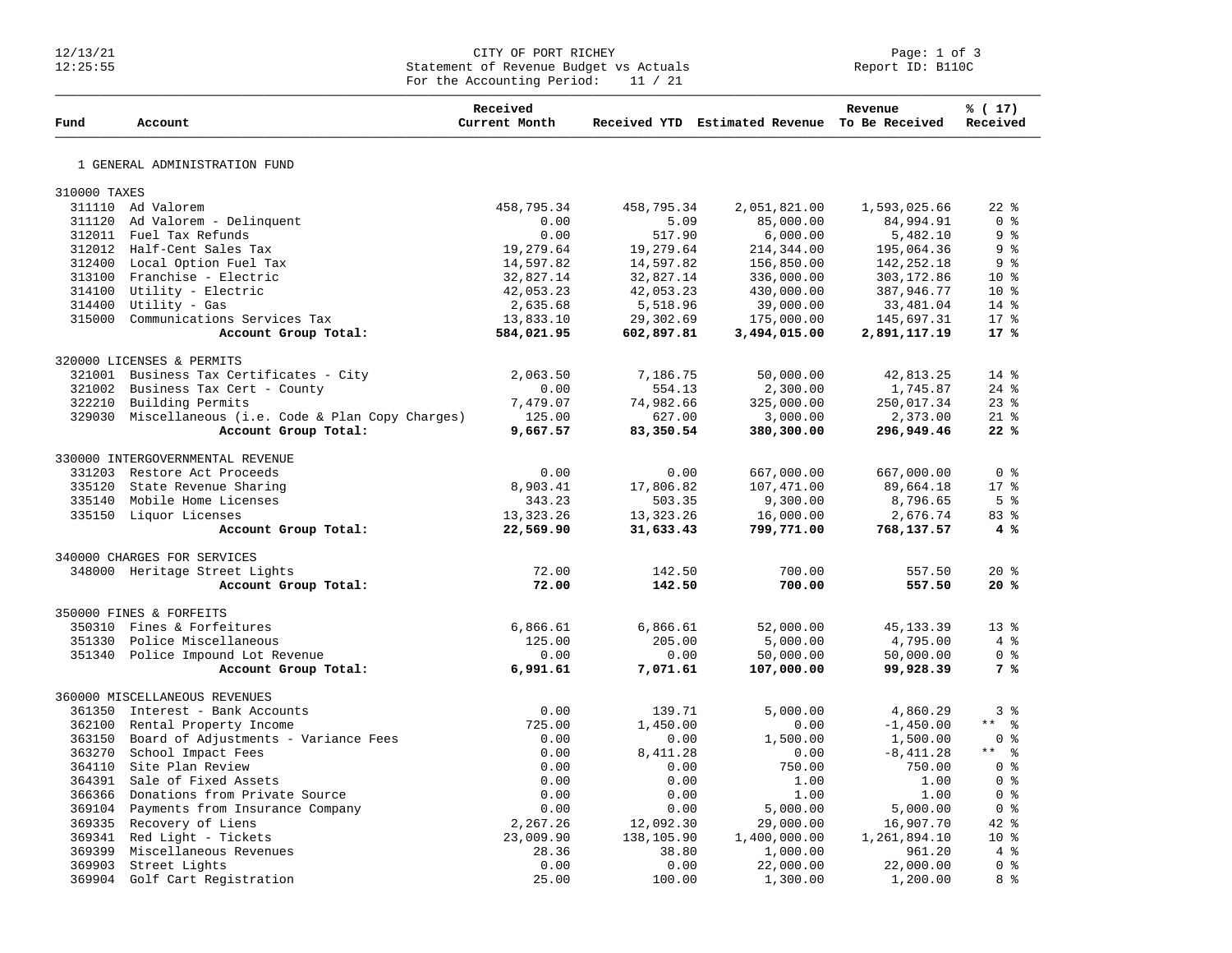## Page: 2 of 3<br>CITY OF PORT RICHEY Page: 2 of 3<br>Statement of Revenue Budget vs Actuals Report ID: B110C Statement of Revenue Budget vs Actuals For the Accounting Period: 11 / 21

| Fund   | Account                                           |                      | Received<br>Current Month |              | Received YTD Estimated Revenue To Be Received | Revenue      | % (17)<br>Received |
|--------|---------------------------------------------------|----------------------|---------------------------|--------------|-----------------------------------------------|--------------|--------------------|
|        | 1 GENERAL ADMINISTRATION FUND                     |                      |                           |              |                                               |              |                    |
|        |                                                   | Account Group Total: | 26,055.52                 | 160,337.99   | 1,465,552.00                                  | 1,305,214.01 | $11*$              |
|        | 380000 NON - REVENUES/FAIR SHARE ALLOCATION       |                      |                           |              |                                               |              |                    |
| 381410 | Transfer From Storm Water Fund                    |                      | 3,466.66                  | 6,932.97     | 41,464.00                                     | 34,531.03    | $17*$              |
| 381411 | Transfer From CRA Fund                            |                      | 10,155.43                 | 20,501.37    | 127,097.00                                    | 106,595.63   | 16 <sup>°</sup>    |
| 382000 | Transfer from Utilities Fund                      |                      | 44,837.67                 | 90,359.73    | 532,305.00                                    | 441,945.27   | $17*$              |
|        |                                                   | Account Group Total: | 58,459.76                 | 117,794.07   | 700,866.00                                    | 583,071.93   | 17%                |
|        |                                                   | Fund Total:          | 707,838.31                | 1,003,227.95 | 6,948,204.00                                  | 5,944,976.05 | 14%                |
|        | 120 POLICE CONFISCATION FUND                      |                      |                           |              |                                               |              |                    |
|        | 350000 FINES & FORFEITS                           |                      |                           |              |                                               |              |                    |
|        | 351350 Police Confiscation Revenue                |                      | 0.00                      | 0.00         | 25,000.00                                     | 25,000.00    | 0 <sup>8</sup>     |
|        |                                                   | Account Group Total: | 0.00                      | 0.00         | 25,000.00                                     | 25,000.00    | 0 <sup>8</sup>     |
|        | 360000 MISCELLANEOUS REVENUES                     |                      |                           |              |                                               |              |                    |
|        | 361350 Interest - Bank Accounts                   |                      | 0.00                      | 5.37         | 125.00                                        | 119.63       | 4%                 |
|        |                                                   | Account Group Total: | 0.00                      | 5.37         | 125.00                                        | 119.63       | 4 %                |
|        |                                                   | Fund Total:          | 0.00                      | 5.37         | 25,125.00                                     | 25, 119.63   | 0 %                |
|        | 122 POLICE TRAINING FUND                          |                      |                           |              |                                               |              |                    |
|        | 350000 FINES & FORFEITS                           |                      |                           |              |                                               |              |                    |
|        | 350320 Police Training                            |                      | 835.68                    | 835.68       | 5,600.00                                      | 4,764.32     | 15 <sup>°</sup>    |
|        |                                                   | Account Group Total: | 835.68                    | 835.68       | 5,600.00                                      | 4,764.32     | 15%                |
|        | 390000 CASH BALANCE FORWARD                       |                      |                           |              |                                               |              |                    |
|        | 399959 From Reserves                              |                      | 0.00                      | 0.00         | 6,400.00                                      | 6,400.00     | 0 <sup>8</sup>     |
|        |                                                   | Account Group Total: | 0.00                      | 0.00         | 6,400.00                                      | 6,400.00     | 0 %                |
|        |                                                   | Fund Total:          | 835.68                    | 835.68       | 12,000.00                                     | 11,164.32    | 7 %                |
|        | 125 POLICE \$5 FUND                               |                      |                           |              |                                               |              |                    |
|        |                                                   |                      |                           |              |                                               |              |                    |
|        | 350000 FINES & FORFEITS<br>350320 Police Training |                      | 0.00                      | 0.00         | 2,200.00                                      | 2,200.00     | 0 <sup>8</sup>     |
|        |                                                   | Account Group Total: | 0.00                      | 0.00         | 2,200.00                                      | 2,200.00     | 0 <sup>8</sup>     |
|        | 360000 MISCELLANEOUS REVENUES                     |                      |                           |              |                                               |              |                    |
|        | 369341 Red Light - Tickets                        |                      | 0.00                      | 3,740.00     | 35,000.00                                     | 31,260.00    | $11*$              |
|        |                                                   | Account Group Total: | 0.00                      | 3,740.00     | 35,000.00                                     | 31,260.00    | $11$ %             |
|        |                                                   | Fund Total:          | 0.00                      | 3,740.00     | 37,200.00                                     | 33,460.00    | $10*$              |